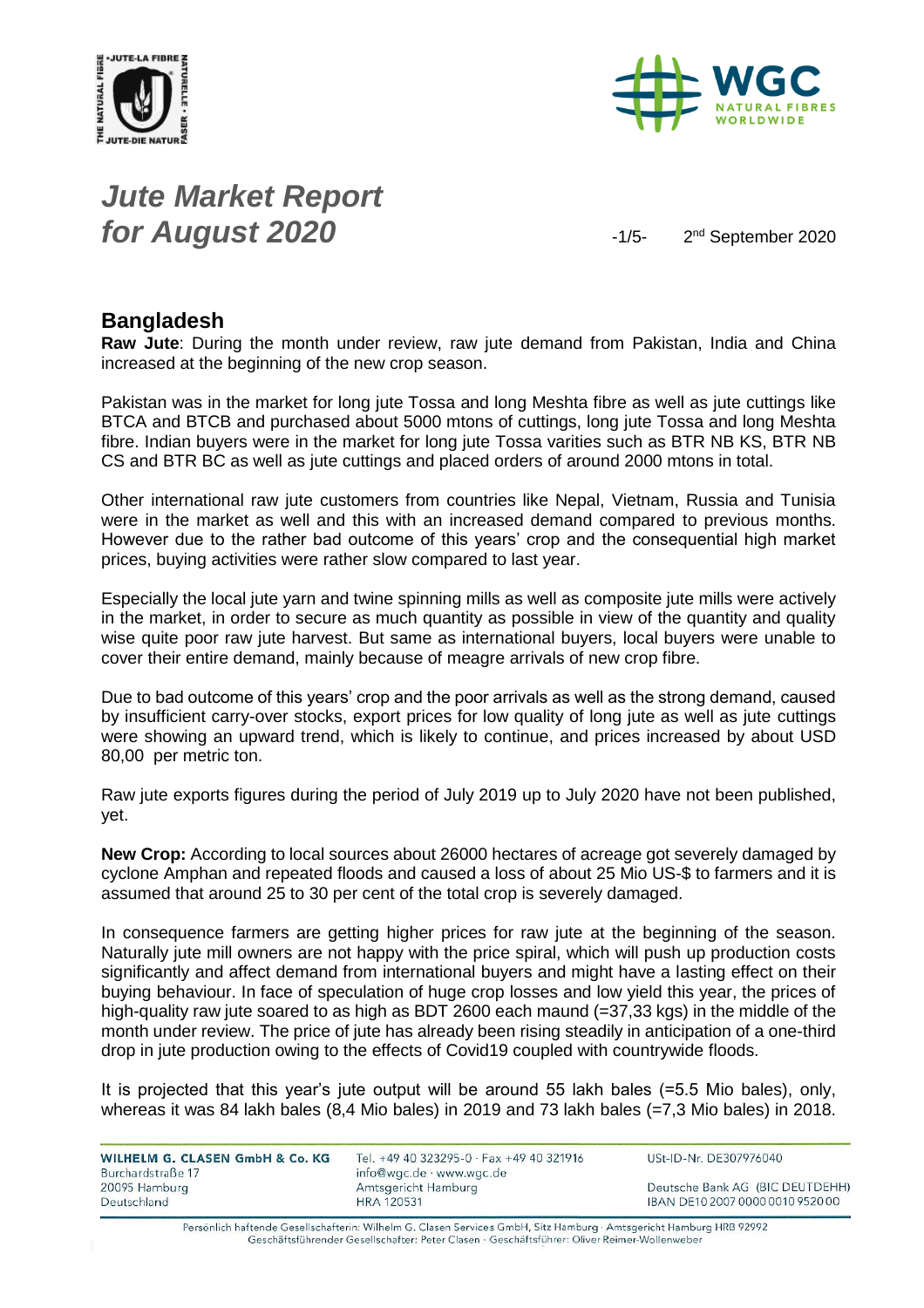



# *Jute Market Report for August 2020*

2<sup>nd</sup> September 2020

For a better classification of the stated figures, around 60 lakh bales (=6 Mio bales) of raw jute are consumed by public and private jute mills and around 14 lakh (1,4 Mio bales) of raw jute are exported annually.

In this situation the Bangladesh Government is going to control the export of raw jute this year and focus on the export of finished jute products such as jute yarn and jute goods considering their high value addition. According to local private jute mills, this year's production cannot meet the demand for materials from the jute yarn and twine spinning mills, jute composite mills and jute processing units. It is feared that in case raw jute exports continue uncontrolled, local jute mills are forced to stop their production early next year in the absence of adequate raw materials. The Bangladesh Jute Mills Association (BJMA) as well as the Bangladesh Jute Spinners Association (BJSA) said they are not in favour of banning the export of raw jute, but that the Government should take measures to create a win-win situation for all. In view of this year's crop situation jute mills demanded for an inauguration of an export duty of US-\$ 250,00 per mton on raw jute exports.

Contrary to the point of view of the BJMA and BJSA members, jute growers and raw jute exporters are saying that the Bangladesh Government should not put any bar on the export of raw jute, in order to protect the interests of growers and exporters. Both parties suffered for the ban on exports of raw jute already in the past.

A decision about a possible export duty is yet to be reached by the Bangladesh Government.

**Weather conditions**: During the month under review the entire country witnessed monsoon rainfalls with occasional heavy rains combined with good sunshine.

**Jute Yarn and Twine**: There was regular export demand for both high and low quality of Jute yarn and twine from regular importing countries like Turkey and Iran. Also buyers from other international markets such as India, China, Vietnam, Indonesia, Malaysia, Uzbekistan, The Middle East, Europe and USA were active in the market purchased as per their requirements. To avoid dumping on jute yarn and twine exports, the Bangladesh Jute Spinners Association (BJSA) imposed a Minimum Indicative Export Price (MEP) with immediate effect on August  $18<sup>th</sup>$ . Accordingly no mill can sell their goods at lower prices than MEP, but mills are naturally allowed to sell at higher prices.

Local demand for both Sacking and Hessian quality of jute yarn for packaging purposes was on a regular level during the month under review.

The export prices for light and heavy count jute yarns and twines increased by around USD 60 to 80 per metric ton during the month under review.

| WILHELM G. CLASEN GmbH & Co. KG | Tel. +49 40 323295-0 · Fax +49 40 321916 | USt-ID-Nr. DE307976040           |
|---------------------------------|------------------------------------------|----------------------------------|
| Burchardstraße 17               | info@wgc.de · www.wgc.de                 |                                  |
| 20095 Hamburg                   | Amtsgericht Hamburg                      | Deutsche Bank AG (BIC DEUTDEHH)  |
| Deutschland                     | <b>HRA 120531</b>                        | IBAN DE10 2007 0000 0010 9520 00 |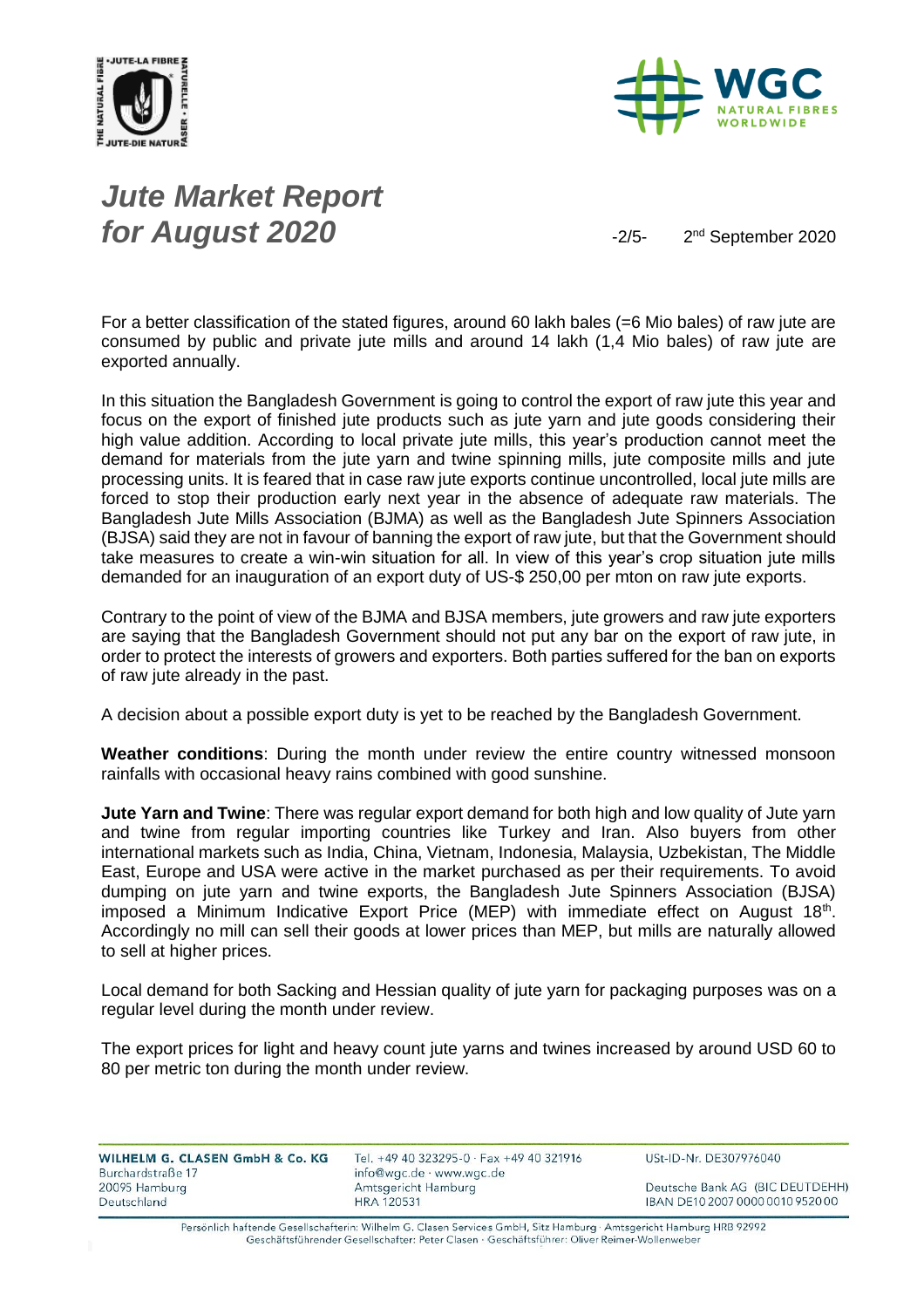



# *Jute Market Report for August 2020*  $-3/5-$

2<sup>nd</sup> September 2020

Most of the privately owned jute yarn and twine spinning mills of A-rank are fully booked with regular orders, whereas smaller and medium size mills are in crisis in view of the acute shortage of raw jute and the continuous increase of market prices. It is furthermore reported that due to the Covid19 related situation and long lasting floods all mills are facing an acute shortage of labour which consequentially forces the mills to reduce their capacities.

According to Ministry of Textiles and Jute Secretary Lokman Hossain Miah, the Bangladesh Government is working to diversify the use of jute and boost its production by taking effective steps to reform and to modernise the sector.

**Jute Goods**: Export demand for Hessians and Sackings from Africa, Europe, Australia and USA was on a regular level during the month under review. Same applies for exports of unstitched Binola and B-Twill fabrics to Indian buyers.

Jute CBC demand from the regular importing countries like Europe, UK and Japan was on a regular level during the month under review.

An increased demand for Sacking and Hessian Jute Bags was observed from the local market.

Export prices during the month under review have increased as follows:

| Hessians: | approx. $6\%$   |
|-----------|-----------------|
| Sackings: | approx. 5 - 6 % |
| CBC:      | approx. $5\%$   |

**BJMC**: Since the closure of the 25 state owned jute mills, that employed 24,886 permanent workers as well as a large number of casual workers, on July 1<sup>st</sup>, a lively discussion about the future of the factories is taking place in the industry. The Bangladesh Government is considering giving priority to leasing out state-owned jute mills to the private sector, in order to resume production within short, after the ministry found a greater response from private jute mill owners in taking on the 25 mills instead of the other options it had floated, including public-private partnerships (PPP).

The Bangladesh Jute Mills Association (BJMA) recommended to hand over the BJMC's mills as fresh ones to the private sector and to declare the machinery to be scrap and to provide low-cost fund for import of new machineries. According to the BJMA the mills should be leased out for 99 years, enabling stakeholders to avail loans from banks to restart the mills properly. Priority should be given to skilled staffs and workers, who worked in the BJMC mills, while recruiting and forming new trade unions for workers, the BJMA furthermore suggested.

| Tel. +49 40 323295-0 · Fax +49 40 321916 | USt-ID-Nr. DE307976040           |
|------------------------------------------|----------------------------------|
| info@wgc.de · www.wgc.de                 |                                  |
| Amtsgericht Hamburg                      | Deutsche Bank AG (BIC DEUTDEHH)  |
| <b>HRA 120531</b>                        | IBAN DE10 2007 0000 0010 9520 00 |
|                                          |                                  |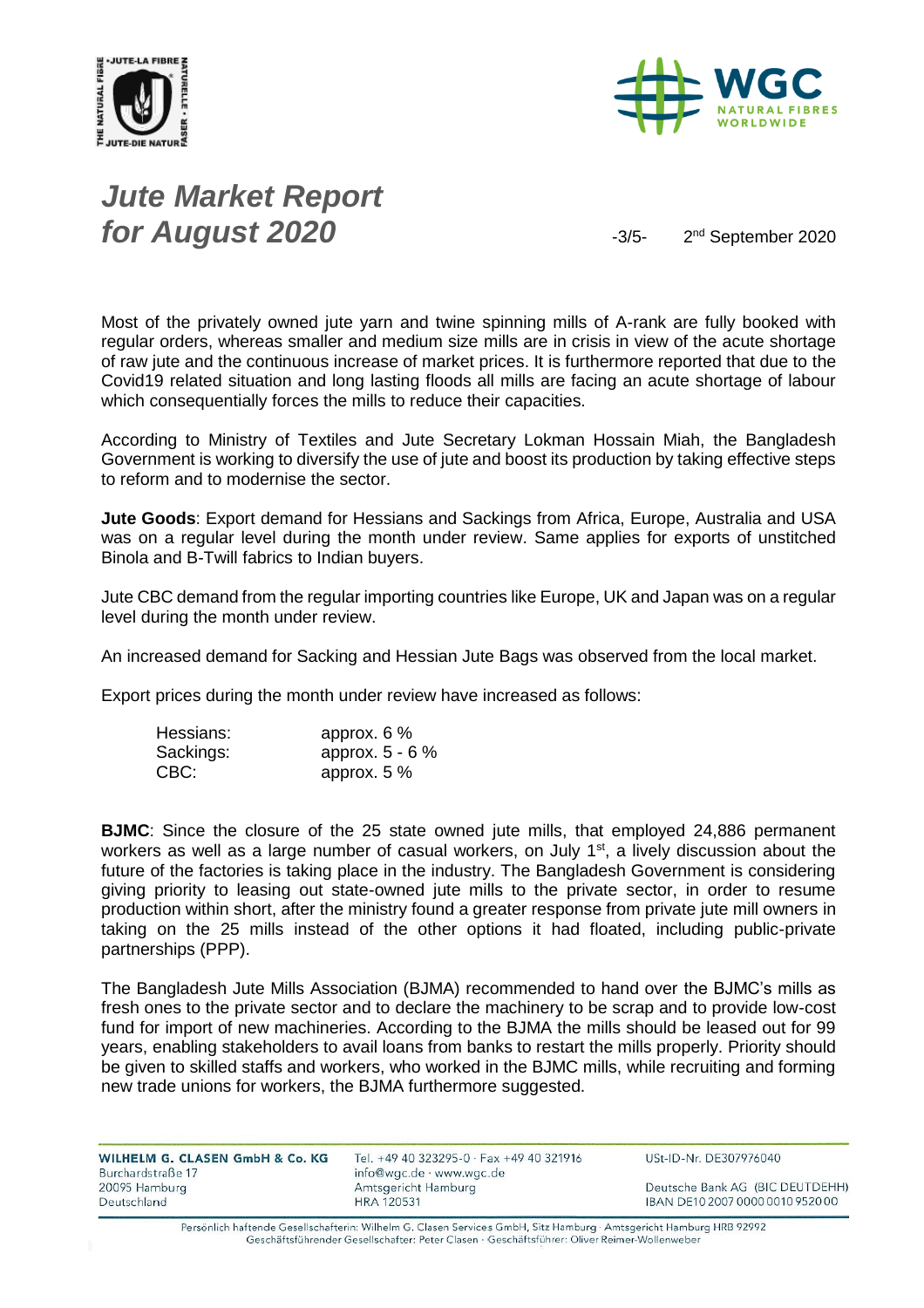



# *Jute Market Report for August 2020*  $-4/5-$

2<sup>nd</sup> September 2020

#### **India**

**Raw Jute**: During the month under review the market appreciated which was reflected by higher quotations of the Jute Balers Association (JBA): Grade TD-4 Irs 5750,00 and Grade TD-5 Irs 5350 per 100 kg.

**New Crop:** Contrary to earlier estimations, new crop quantity is likely to reduce from earlier assumed 5 to 6 Mio bales to 5 Mio bales, only. Carry-over stocks are expected to be around 2.6 Mio bales. Jute sowings this year covering a cultivation area of 588.000 Hectares (provisional estimate) compared 666.000 Hectares last year.

Same as Bangladesh, India is facing crop failure and is struggling with high market prices and slow arrival of fibers. Because of the difficult situation in the raw jute market, the Indian Jute Mills Association (IJMA) requested the Indian Government to allow usage of imported raw jute from Bangladesh in the manufacture of packaging material for packing commodities against governmental orders. It has been mandated by the Jute Packaging Material Act that jute bags to be purchased by the Union Government agencies for the packaging of food grains, such as rice, wheat and sugar, must be made of Indian raw jute. The provision was intended to protect the interests of the Indian farmers engaged with jute cultivation. Hence, the mill owners' plea to the Centre for permission to import jute from Bangladesh is unprecedented.

During the month under review, rainfalls in India were about 27 per cent more than regularly and caused floods and disruption of inland transportation. Especially jute growing areas like Assam, Bihar, Orissa and Bengal were hit severely and in consequence plant growth ended with heights ranging between 4,5 to 7,5 feet. Since a couple of days the weather situation seems to improve and in case of sufficient sunshine, one will be able to get a better overview about arrivals and overall crop yield. Local sources assume that farmers, local middlemen and traders are holding stocks, but in view of rising prices, the arrivals of new crop raw jute are not being reported.

**Jute Yarn**: During the month under review there was quite good demand for jute yarns and twines for local consumption. However there are no reports about exports worth to mention.

**Jute Goods**: Prices of Hessians increased by about 3 per cent since last month. Selective mills asking for premium of 2 per cent against prices quoted by "standard" mills. Prices of Sackings increased by about 3 per cent as well and selective mills asking for premium of about 4 per cent. B-Twill bag Government August 2020 orders: 325.000 bales with backlog now about 350.000 bales.

Almost all relevant mills have started to operate with three shifts again and reached almost 80 % of the pre-lockdown production output.

| WILHELM G. CLASEN GmbH & Co. KG | Tel. +49 40 323295-0 · Fax +49 40 321916 | USt-ID-Nr. DE307976040           |
|---------------------------------|------------------------------------------|----------------------------------|
| Burchardstraße 17               | info@wgc.de · www.wgc.de                 |                                  |
| 20095 Hamburg                   | <b>Amtsgericht Hamburg</b>               | Deutsche Bank AG (BIC DEUTDEHH)  |
| Deutschland                     | <b>HRA 120531</b>                        | IBAN DE10 2007 0000 0010 9520 00 |